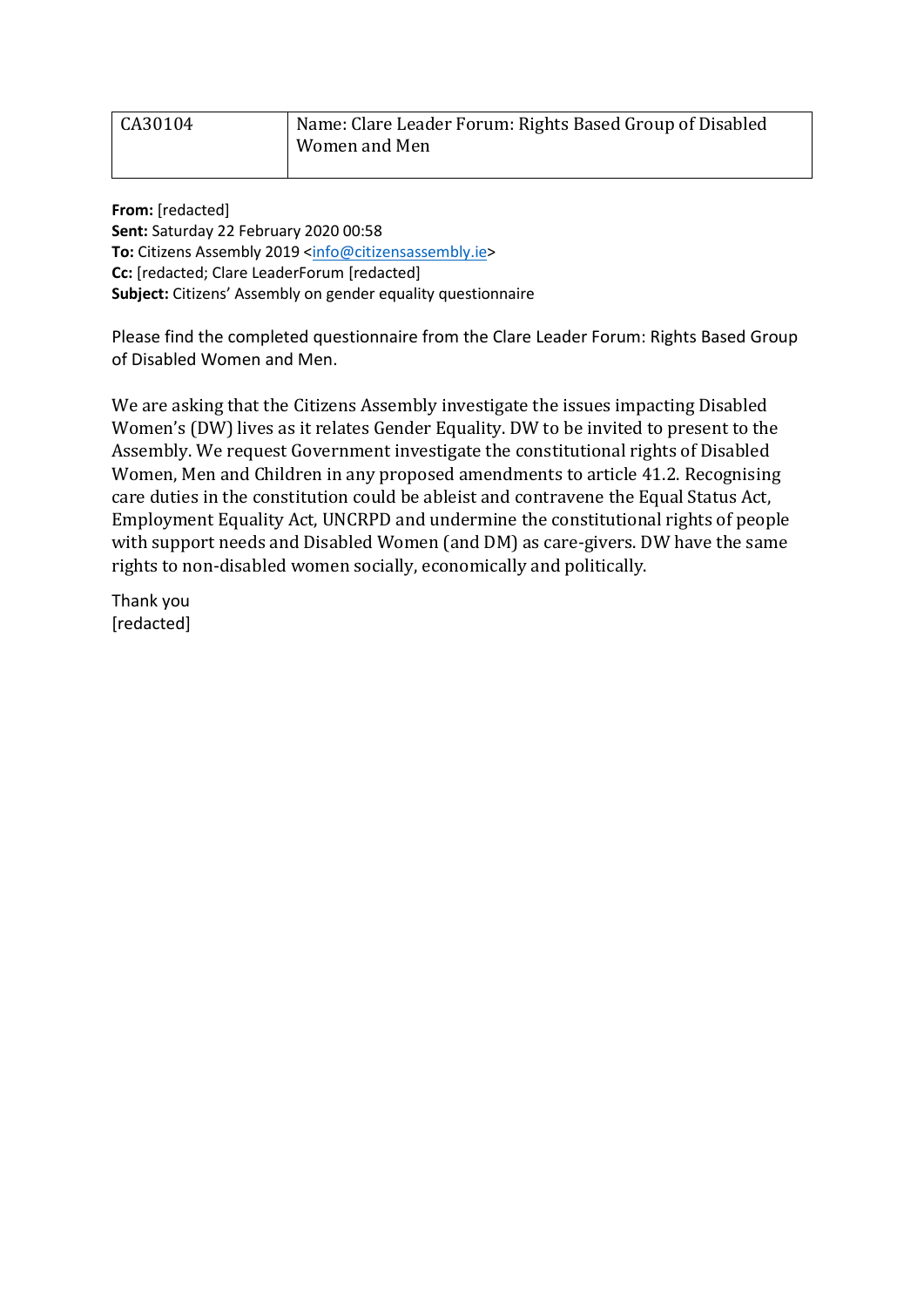# **PUBLIC CONSULTATION - CITIZENS' ASSEMBLY ON GENDER EQUALITY 2020 QUESTIONNAIRE**

## **Theme 1: Gender norms and stereotypes**

Gender norms and stereotypes as barriers to gender equality

Fixed ideas about what women and men should do in the home or at work are learned by girls and boys in early childhood and throughout their lives. These ideas or gender stereotypes affect their choices in school and as they enter careers and contribute to a lack of progress toward equality between women and men. This limits not only the jobs that women and men consider or are available to them, but also can exclude women and men from social roles and tasks.

 $\triangleright$  Please outline what you see as the key barriers/ obstacles and challenges to gender equality under this theme in law, policy and practice.

There is a lack of inclusion and empirical research regarding inequality and stereotyping of Disabled Women, including women with mental health issues (DW) and our caring responsibilities. DW are mothers, family carers, homemakers, workers with caring responsibilities. DW are primarily viewed as only needing support/care and a burden to non-disabled women. In an effort to create equality of opportunities and outcomes for women there is a serious lack of recognition of intersectional gender issues.

➢ Please identify the steps to be taken to address the issues raised and who should address them (e.g. the state, private sector, education system etc.)

The needs of DW need to be fully recognised in a manner that speaks to our rights. Family members being identified as carers in the absence of balancing the needs and rights of DW immediately creates inequalities reinforcing negative stereotyping. The specific and common needs of DW need to be explicitly outlined in policy and recommendations regarding the proposals for amending the constitution. The state has a duty to ensure that protecting the rights of one group i.e. Women, does not in any way infringe on the rights of DW and DM or reinforce negative stereotyping. Academics and Women's Representative's Organisations have a role in telling the full story that informs policy on gender equality, inclusive of women under the nine grounds of discrimination. State must protect the rights of all women and assume DW have caring responsibilities. The supports for DW are an integral part of meeting our caring duties. The lack of supports (e.g. Personal Assistants, accessible housing, aids & appliances, accessible transport, Sign Language Interpreters, Counselling and Mental Health Supports, parenting classes etc.) by the state for DW create unnecessary vulnerabilities, creating other issues which contribute to further inequalities and competing interests between women.

#### **Theme 2: Work: Occupational segregation by gender, gender discrimination and the gender pay gap**

Women and men are often concentrated into different kinds of jobs and within the same occupations, women are often in work that is less well paid and has less opportunities for career advancement. Women often work in areas where they can work part-time so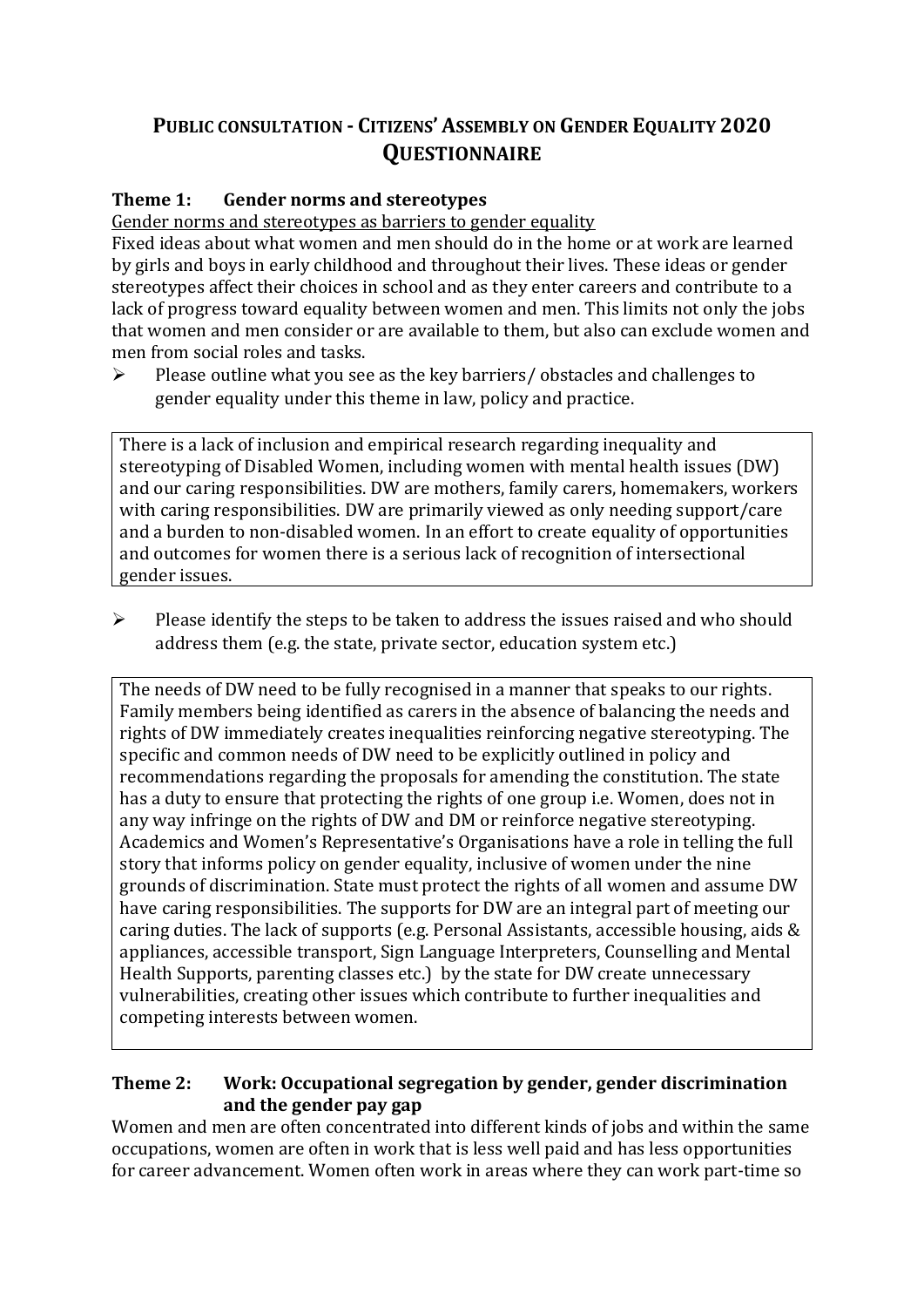as to fit in with their caring responsibilities. While many men work in low paid jobs, many professions dominated by women are also low paid, and professions that have become female-dominated have become lower paid. This worsens the gender pay gap (the average difference between the wages of women and men who are working).

➢ Please outline what you see as the key barriers/ obstacles and challenges to gender equality under this theme in law, policy and practice.

DW need support services to be able to work outside the home as mentioned above. Many DW need a non means tested medical cards also to work and provide for their families. There needs to be access to work services as in the UK. Ireland has a compensation for employers' approach toward employing DP rather that equipping the DW (Assistive Technology, Universal Access in the build environment, PA support, transport (travel pass for DW and DM working who cannot drive and on low incomes).

➢ Please identify the steps to be taken to address the issues raised and who should address them (e.g. the state, private sector, education system etc.)

Department of Justice, Citizen's Assembly,

#### **Theme 3. Care, paid and unpaid, as a social and family responsibility**

Care -- the social responsibility of care and women and men's co responsibility for care, especially within the family

Women remain disproportionately responsible for unpaid care and often work in poorly paid care work. For working parents or [lone parents,](https://aran.library.nuigalway.ie/bitstream/handle/10379/6044/Millar_and_Crosse_Activation_Report.pdf?sequence=1&isAllowed=y) balancing paid work with parenting and or caring for older and dependent adults presents significant challenges. Women are [most disadvantaged by these challenges,](https://eige.europa.eu/gender-equality-index/game/IE/W) yet men also suffer from lack of opportunities to share parenting and caring roles. Despite recent legislation and policy initiatives to support early years parental care, [inequalities in the distribution of unpaid](https://www.ihrec.ie/app/uploads/2019/07/Caring-and-Unpaid-Work-in-Ireland_Final.pdf)  [care](https://www.ihrec.ie/app/uploads/2019/07/Caring-and-Unpaid-Work-in-Ireland_Final.pdf) continue between women and men. The cost of childcare has been identified as a particular barrier to work for women alongside responsibilities of caring for older relatives and dependent adults.

➢ Please outline what you see as the key barriers/ obstacles and challenges to gender equality under this them in law, policy and practice.

DW are viewed as less than non-disabled women. DW are not viewed as care givers. DW are often afraid to ask for assistance for fear of being judged and children being removed from their loving families. DW are not allowed to have support with PA hours to parent.

➢ Please identify the steps to be taken to address the issues raised and who should address theme (e.g. the state, private sector, education system etc.)

Improving the suitability of, and confidence in, social supports and services for DW would improve the circumstances, health and wellbeing of all women in unpaid care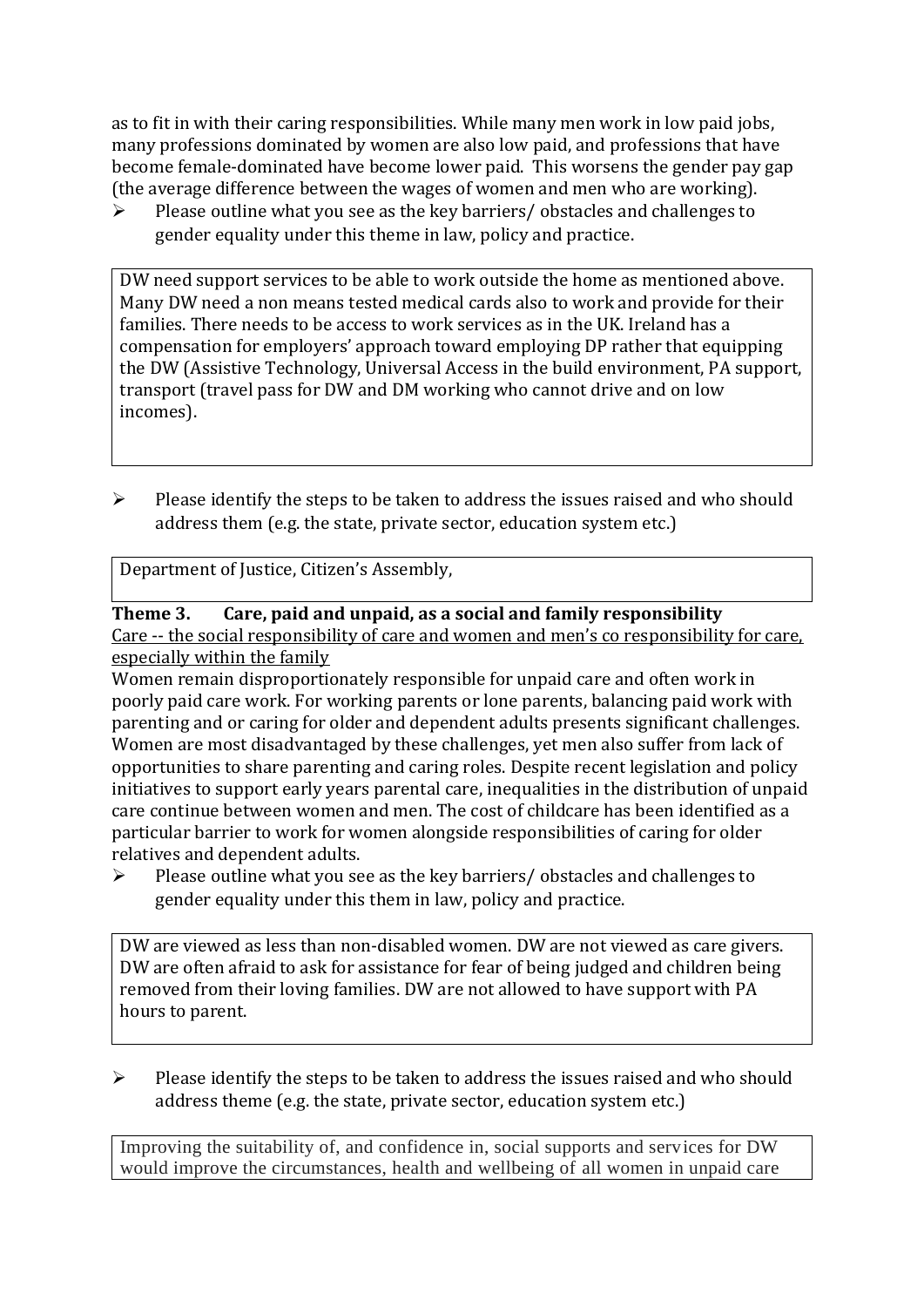roles. Suitable transport, employment, PA hours, accessible and supported housing options for DW and DM would increase their economic security, social connections and safety and in turn reduce the need for non-disabled women to provide unpaid support. Also important is the need to transform gendered research and policy positions recognising unpaid care work of all women including DW.

## **Theme 4: Women's access to, and representation in, public life and decision making**

Ensure women's participation and representation in decision-making and leadership in the workplace, political and public life

Women are systematically underrepresented in leadership in [economic](https://eige.europa.eu/gender-equality-index/2019/compare-countries/power/2/bar) and [political](https://eige.europa.eu/gender-equality-index/2019/compare-countries/power/1/bar)  [decision-](https://eige.europa.eu/gender-equality-index/2019/compare-countries/power/1/bar)making. Despite the introduction of a candidate gender quota (through the system of party funding) for national political office, and [initiatives](https://betterbalance.ie/) to support women's access to corporate decision-making roles, men continue to dominate leadership positions. There are also issues to be considered around how media represents women and men.

➢ Please outline what you see as the key barriers/ obstacles and challenges to gender equality under this theme in law, policy and practice.

[European Commission country Report for Ireland 2019](https://ec.europa.eu/info/sites/info/files/file_import/2019-european-semester-country-report-ireland_en.pdf) revealed that Ireland has one of the lowest employment rates for people with disabilities in the EU (26.2 % compared to 48.1 % in the EU in 2017). Ireland also has one of the highest gaps between people with and without disabilities (45.1 percentage points) in employment. According to UN Department of Economic and Social Affairs Disabled women are twice as likely to be unemployed. These key economic and social disadvantage further reduces the opportunities for DW to engage in politics. It also diminishes the belief that DW can make effective public representatives. Thus access to public life is profoundly disadvantaged. As DW are not generally part of the discourse of gender inequality and excluded from Irish literature in any meaningful way re gender based care inequalities, it is more difficult for the general public to view DW are representatives for everyone, thus further reducing access to representation in public life and decision making from school boards, Local authority representatives, TD and Senators. The glass ceiling for DW is lower than non-disabled women.

Please identify the steps to be taken to address the issues raised and who should address them (e.g. the state, private sector, education system etc.)

Gender quota for national political office, and [initiatives](https://betterbalance.ie/) to support women's access to corporate decision-making roles need to further offer DW opportunities. 3 % of candidates need to be DW. State supports are needed to facilitate DW to engage in politics.

## **5. Where does gender inequality impact most?**

To conclude we would be interested in your response to the following question: In which area do you think gender inequality matters most?

Please rank the following in order of importance, 1 being the most important: